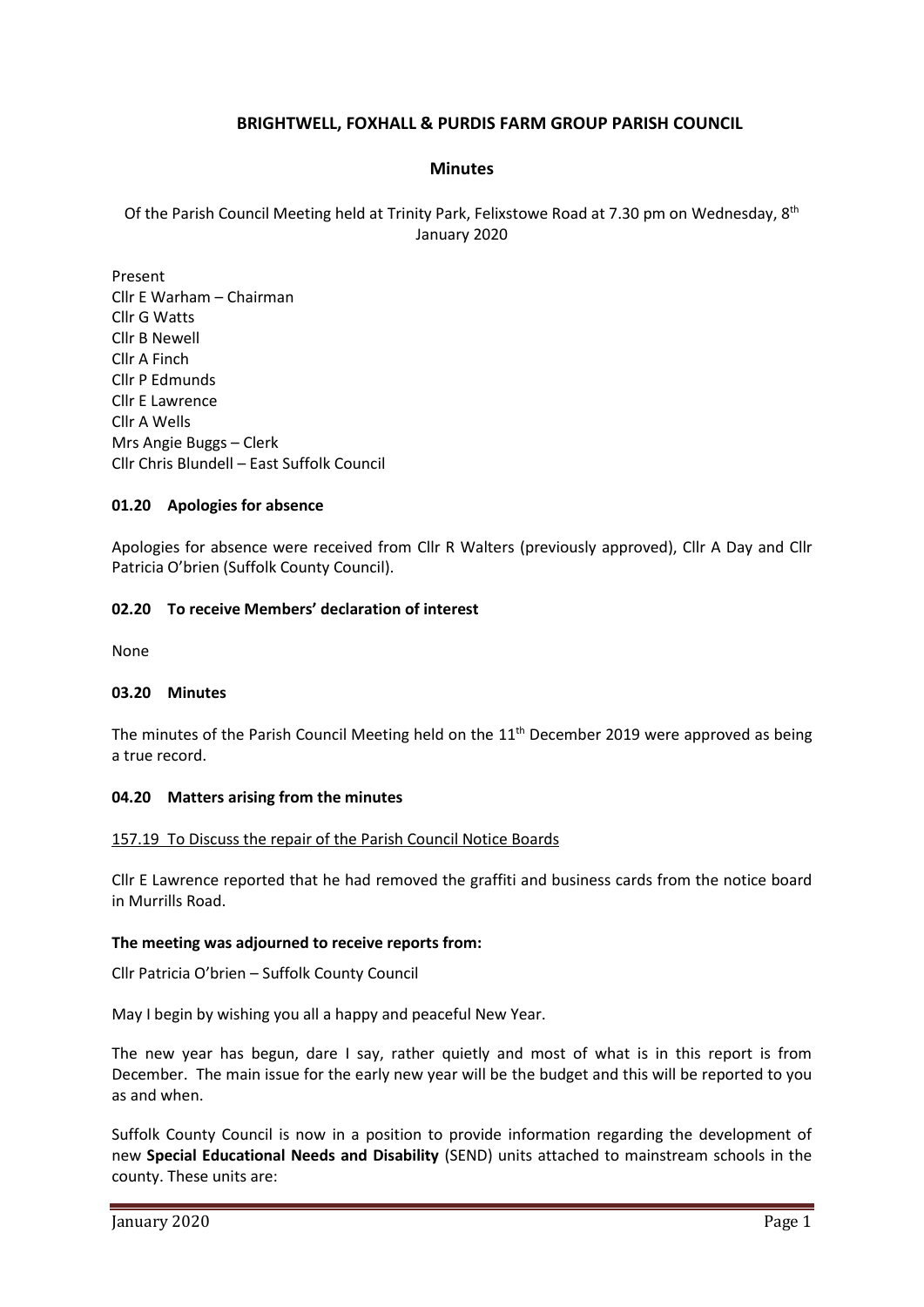- **Two Generic Key Stage 1 Units** Pipers Vale Primary Academy and Burton End Primary Academy
- **Three Communication and Interaction Key Stage 2 Units** Murrayfield Primary Academy, Houldsworth Valley Primary Academy, and Causton Junior School
- **One Cognition and Learning Key Stage 2 Unit** Clements Primary Academy
- **Three Communication and Interaction Key Stage 3/4 Units** Copleston High School, Ixworth School, and Newmarket Academy
- **One Cognition and Learning Key Stage 3/4 Unit** Castle Manor Primary Academy.

This means an additional 168 new specialist placements will be available for children and their families from September 2020. Successful schools are currently working with the council to ensure the appropriate infrastructure and support is in place to enable these new units to be opened in September 2020.

It may be of interest that David Waters, company director of Anchor Mobility Limited, received a 32 month custodial sentence in December.

Anchor Mobility Limited, a company meant to provide life-improving furniture to vulnerable and elderly people, failed to fulfil orders and refused to refund customers.

Many customers received no goods, no refunds and poor customer service. One customer paid over £8,000 for two beds, which were never delivered, and no refund was ever received.

A hearing, to consider compensation for victims, will take place in the new year.

Suffolk Trading Standards officers, partner agencies and the National Trading Standards Tri Regional Investigation Team helped bring Mr Waters to justice.

Suffolk Fire and Rescue Service has undergone its most comprehensive, independent inspection in many years and has been rated as "Good" for its effectiveness, efficiency and how well it leads and manages its staff.

A report, published on December 17th, praised the many aspects of the service. In particular how well it collaborates with other services and agencies, how it responds to fires and other emergencies, how it ensures fairness and promotes diversity, and the financially sound way the service is run.

On 16 December, Suffolk County Council announced the Suffolk 2020 Fund – from which organisations can bid for a share.

This is a £3million pot formed to fund projects such as new speed cameras, electric charging points, new cycle lanes or tree planting.

Bids between £50,000 and £500,000 will be accepted within 100 days of the new financial year and will be for Suffolk-wide projects.

An idea to raise awareness of the effects that population growth, climate change, littering and pollution has on animal habitats has been launched by thirty schools and groups across the county.

Using homemade glue from flour and water together with recycled paper and cardboard, Suffolk school children have created 1,000 endangered animals from recycled material to make tigers, whales, turtles and gorillas.

This has been an important project as it demonstrates, to children, how everyday materials can be reused and recycled.

Cllr Chris Blundell – East Suffolk Council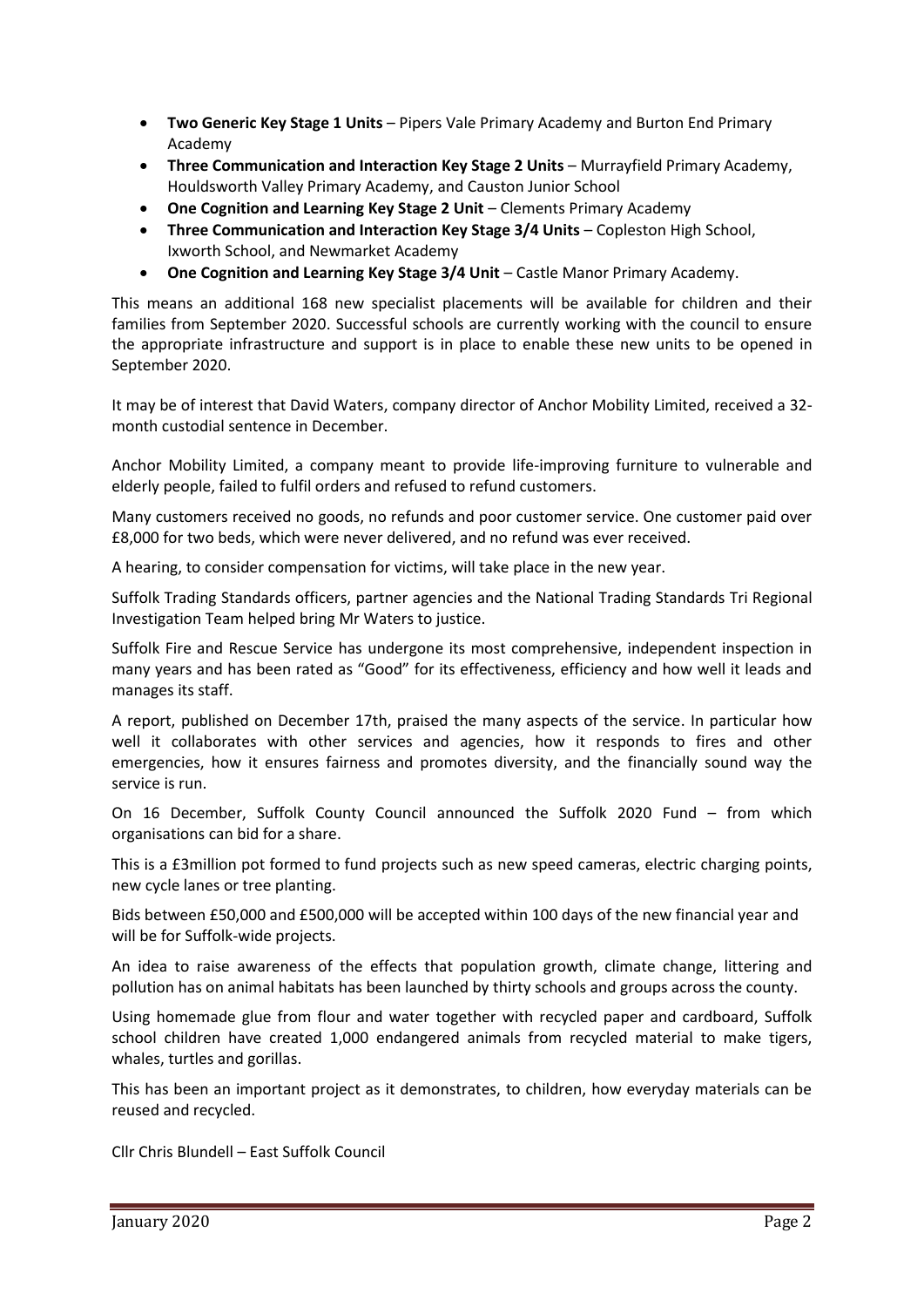## New Paperless Land Charges Service Launched

The new East Suffolk Public Access Land Charges (PALC) system was launched on 2 December, enabling people to directly access the Land Charges team at East Suffolk Council.

As part of the conveyancing process, a local land charges search is undertaken whenever a property or piece of land is purchased, leased, valued or re-mortgaged. The search shows any restrictions or legal obligations against the site such as tree preservation orders, conditional planning consents, conservation areas and listed buildings.

Prior to the introduction of the new PALC system, searches could only be applied for via email or in writing.

Through the use of intelligent online forms which ensure the correct information is captured during an application, the new system removes the need for third parties and additional transactions. Applicants receive a downloadable response document, removing the need for printing and further paperwork.

To access the new Public Access Land Charges service, go to [www.eastsuffolk.gov.uk/local-land](http://www.eastsuffolk.gov.uk/local-land-charges)[charges](http://www.eastsuffolk.gov.uk/local-land-charges)

## Consultation on Proposed Dog Control Orders

Earlier this year, 10 Public Space Protection Orders (PSPOs) were introduced to replace existing byelaws. The areas affected by these include Charsfield recreation ground, Martello Park Gardens in Felixstowe and Felixstowe Seafront Gardens.

Now, three more PSPOs are being proposed to ensure dogs are kept on leads in Herringfleet Hills, Lound Lakes and Charsfield churchyard. A four-week consultation was launched on 13 December inviting local people to give their views on the proposals.

Full details of the proposals, and details of how to comment on them, can be found at [www.eastsuffolk.gov.uk/dog-control-order-consultation](http://www.eastsuffolk.gov.uk/dog-control-order-consultation)

Responses can also be sent to PSPO Consultation, c/o Environmental Protection, East Suffolk Council, East Suffolk House, Station Road, Melton, Suffolk, IP12 1RT.

The consultation closes on Friday 10 January 2020.

## Consultation on Draft Heritage Action Zone Document

Local residents, businesses and other interested parties are being asked for their views on the draft design guidance for the North Lowestoft Heritage Action Zone.

The 6-weeks Draft North Lowestoft Heritage Action Zone (HAZ) Design Guide Supplementary Planning Document consultation started on 13 December 2019 and closes at 5pm on Friday 24 January 2020.

The North Lowestoft Heritage Action Zone is a project carried out in partnership with Historic England, Lowestoft Town Council and East Suffolk Building Preservation Trust which will run until the end of March 2023. East Suffolk Council is actively supporting the HAZ programme of work, including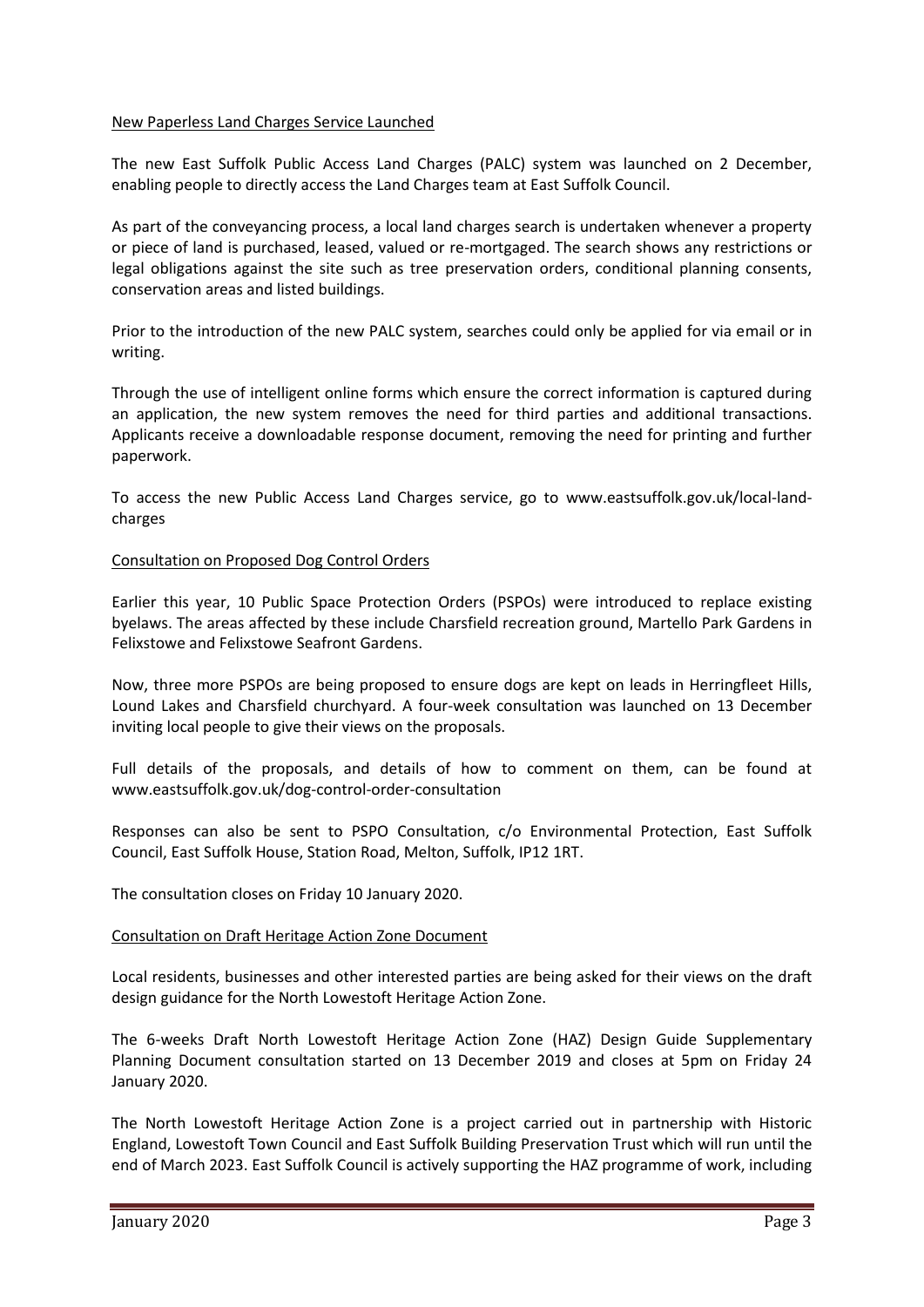through the commissioning and production of this Design Guide. Following the consultation, the Council will consider the comments received prior to finalising the document early next year.

The Draft HAZ Design Guide Supplementary Planning Document can be found at [www.eastsuffolk.gov.uk/HAZ](http://www.eastsuffolk.gov.uk/HAZ)

## Reducing Waste This Christmas

East Suffolk residents are being encouraged to consider the environment this Christmas by choosing recyclable products wherever possible and reducing their household waste.

An estimated 125,000 tonnes of plastic packaging and 83km2 of wrapping paper is thrown away in the UK every Christmas. However, much of this waste could be recycled at home through the blue household recycling bin.

Most wrapping paper is recyclable, with the exception of paper with glitter or foil-effect papers. Cardboard packaging and cards without glitter are also recyclable through the blue wheeled bin, as well as hard plastic, aluminium foil, newspaper, magazines, cans and plastic bottles.

According to the Suffolk Waste Partnership, 73% of people have leftover food at Christmas. Buying less and freezing leftovers can save money and reduce the amount of food being thrown away. For more information on reducing food waste, visit [www.foodsavvy.org.uk.](http://www.foodsavvy.org.uk/)

## Work to Improve Beach Access In Felixstowe has been Completed

Work to improve access to Felixstowe beach and beach huts has been completed at a cost of £250,000.

East Suffolk Council has invested £250,000 to improve public access to the beach and beach huts in Felixstowe following a survey of the area, which revealed that some of the older steps had deteriorated and were potential hazardous.

The work included renovating the steps at Golf Road car park and removing the old steps at Brackenbury car park to create a new set of wooden and concrete steps. Access has also been improved for beach hut licence holders at Brackenbury Cliffs with the refurbishment of new platforms in front of the huts.

## Food Safety Packs Launched to Help Small Businesses

Small businesses in East Suffolk can now manage their food safety practices more easily following the launch of new information packs.

Developed by the Food Standards Agency, 'Safer Food Better Business' packs are now available from East Suffolk Council's Food and Safety Team to help small business operators understand and comply with food hygiene regulations and food safety management procedures.

Food safety regulations require a business to show and record the actions they take to ensure food made and/or sold on the premises is safe to eat.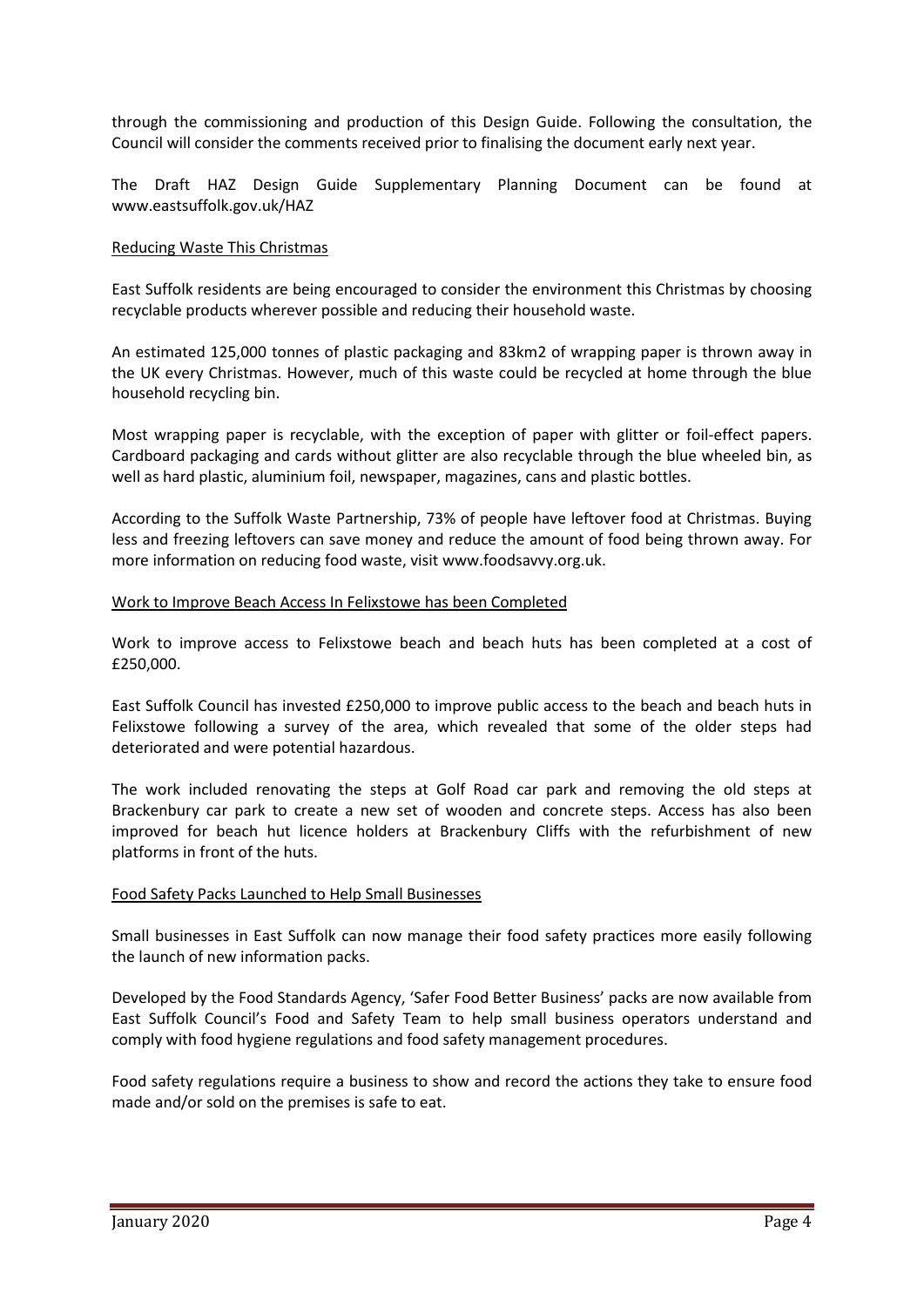The 'Safer Food Better Business' packs contain food safety procedures for a variety of businesses including caterers, care homes, retailers and childminders. The packs contain up to date information on:

- Food allergens
- 'Pre-Packed for Direct Sale' regulations (which will be introduced in October 2021)
- Details on how to register as a food business
- Guidance around the Food Hygiene Ratings Scheme.

Businesses can download or order a pack here: [www.eastsuffolk.gov.uk/business/food-safety/safer](http://www.eastsuffolk.gov.uk/business/food-safety/safer-food-better-business/)[food-better-business/](http://www.eastsuffolk.gov.uk/business/food-safety/safer-food-better-business/)

## Photo Competition Winners Announced

The winners of this year's East Suffolk Photo Competition have been announced.

Returning for its third year, the competition ran throughout November and invited amateur and professional photographers to submit their photos of the district to East Suffolk Council.

In early December, the entries were judged by Cllr Stephen Burroughes, cabinet member for Customer Services and Operational Partnerships and Cllr Letitia Smith, cabinet member for Communities, Leisure and Tourism.

See the winning photos at [www.eastsuffolk.gov.uk/leisure/east-suffolk-photo-competition/](http://www.eastsuffolk.gov.uk/leisure/east-suffolk-photo-competition/)

## Diary Dates

- 6 January: 6.30pm Audit and Governance Committee (Riverside)
- 7 January: 6.30pm Cabinet (Riverside)
- 14 January: 2pm Planning Committee North (Riverside)
- 20 January: 6.30pm Licensing Committee (ESC)
- 22 January: 6.30pm Full Council (ESC)
- 23 January: 6.30pm Scrutiny Committee (Riverside)
- 28 January: 2pm Planning Committee South (ESC)

The meeting was re-convened

## **05.20 To receive any updates from Cllr Chris Blundell regarding a Village Hall**

Cllr Chris Blundell presented maps to the Parish Council which identified the areas of land which are owned by East Suffolk Council to enable councillors to identify a piece of land which would be suitable for the erection of a Village Hall. Chris said that, if agreed, the land would be transferred to the Parish Council at zero cost. Cllr Chris Blundell said that he would talk to East Suffolk Council to find out the size of the piece of land identified by the Parish Council and whether it would be a suitable size for the erection of a village hall. **Action: Cllr Chris Blundell / Clerk**

## **06.20 Planning**

Cllr G Watts reported on the following planning applications.

DC/19/4197/FUL Pinetrees Purdis Farm Lane Purdis Farm – this application is still pending.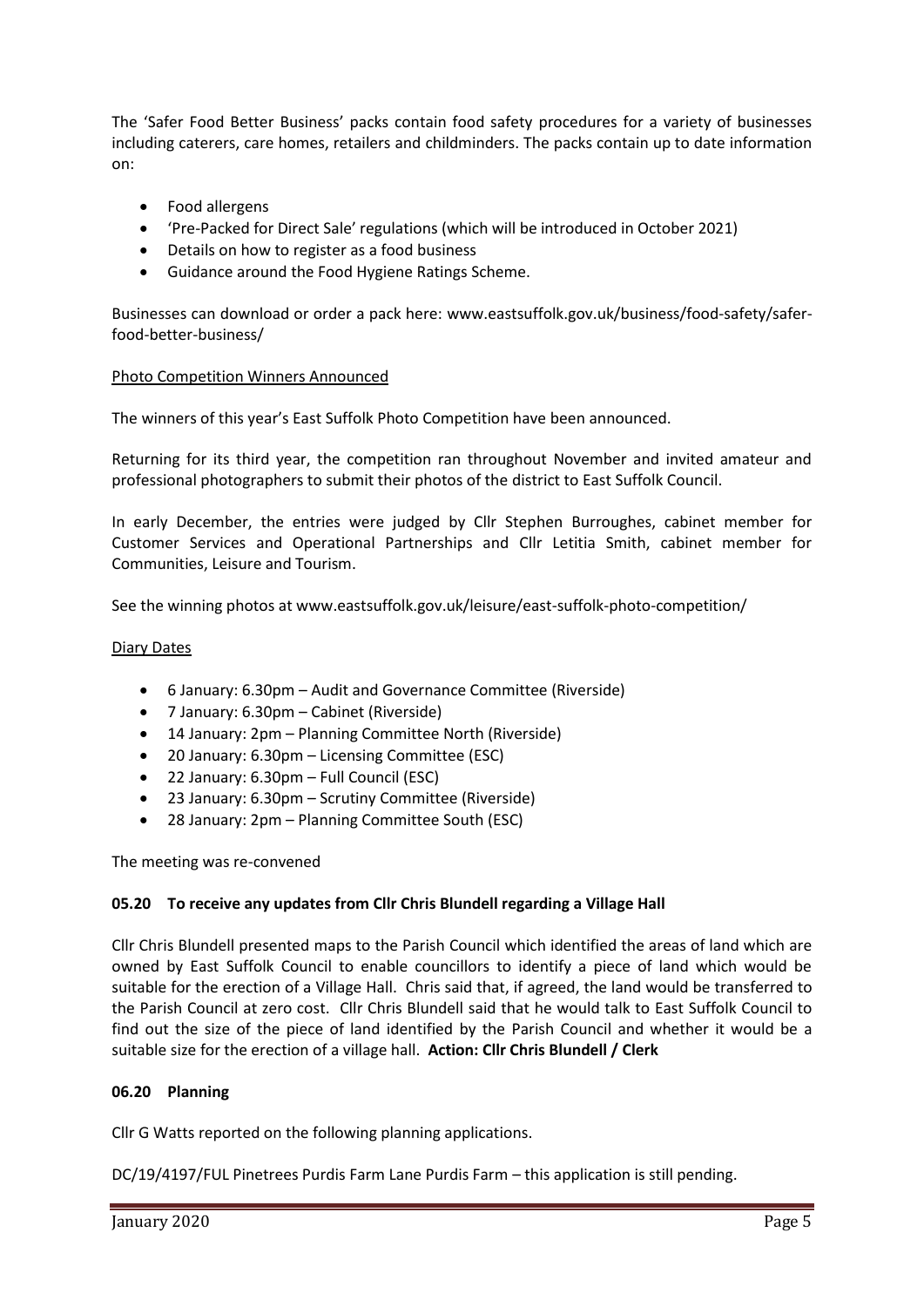The Parish Council received two applications to which the Parish Council have not raised an objection.

DC/19/4806/FUL 74 Bucklesham Road Purdis Farm Proposed hall extension and replacement roof over bay.

DC/19/4894/AGO Sheep Drift Farm Waldringfield Road Brightwell Prior notification of agricultural or forestry development – proposed building.

DC/19/4763/AGO Land opposite Woodhouse Woodhouse Lane Foxhall – Refused by East Suffolk Planning.

DC/19/2914/FUL 99 Bucklesham Road Purdis Replacement Dwelling – No decision by East Suffolk Planning.

DC/19/1231/FUL Foxburrow Farm Brightwell Change of use as self-storage facility including the siting of 272 storage containers – No decision by East Suffolk Planning.

Cllr Watts stated that the Draft Local Plan has not been signed off.

#### **07.20 Clerk's Report**

The purpose of this report is to update members on outstanding issues, items received after the deadline for agenda items, correspondence and action taken by the Clerk.

#### Technical Consultation on Local Government Finance

The government is not proposing to extend council tax referendum principles to local councils in 2020/2021.

#### Policing Meeting in Ipswich 7 pm 31<sup>st</sup> October 2019

A meeting is being held at the Ipswich Community Church Wilberforce Street Ipswich hosted by the PCC and the Chief Constable.

The meeting will cover policing issues in the South command area which includes Ipswich, Woodbridge, Kesgrave, Felixstowe, Hadleigh and surrounding towns and villages. This is your opportunity to make your views known.

#### East Suffolk Community Partnerships

East Suffolk Council wants to bring your ideas to life; to give those who know most about where they live and work a fantastic opportunity to improve people's lives and deliver real outcomes.

Eight East Suffolk Community Partnerships are being created with YOU in mind and we want you to join us at one or more of our workshops which begin next month – to decide what priorities each partnership should focus on over the next 12 months.

To take part and make sure that YOUR voice is heard, please email [communities@eastsuffolk.gov.uk](mailto:communities@eastsuffolk.gov.uk) and confirm which workshop you would like to attend. Places are limited to two per organisation per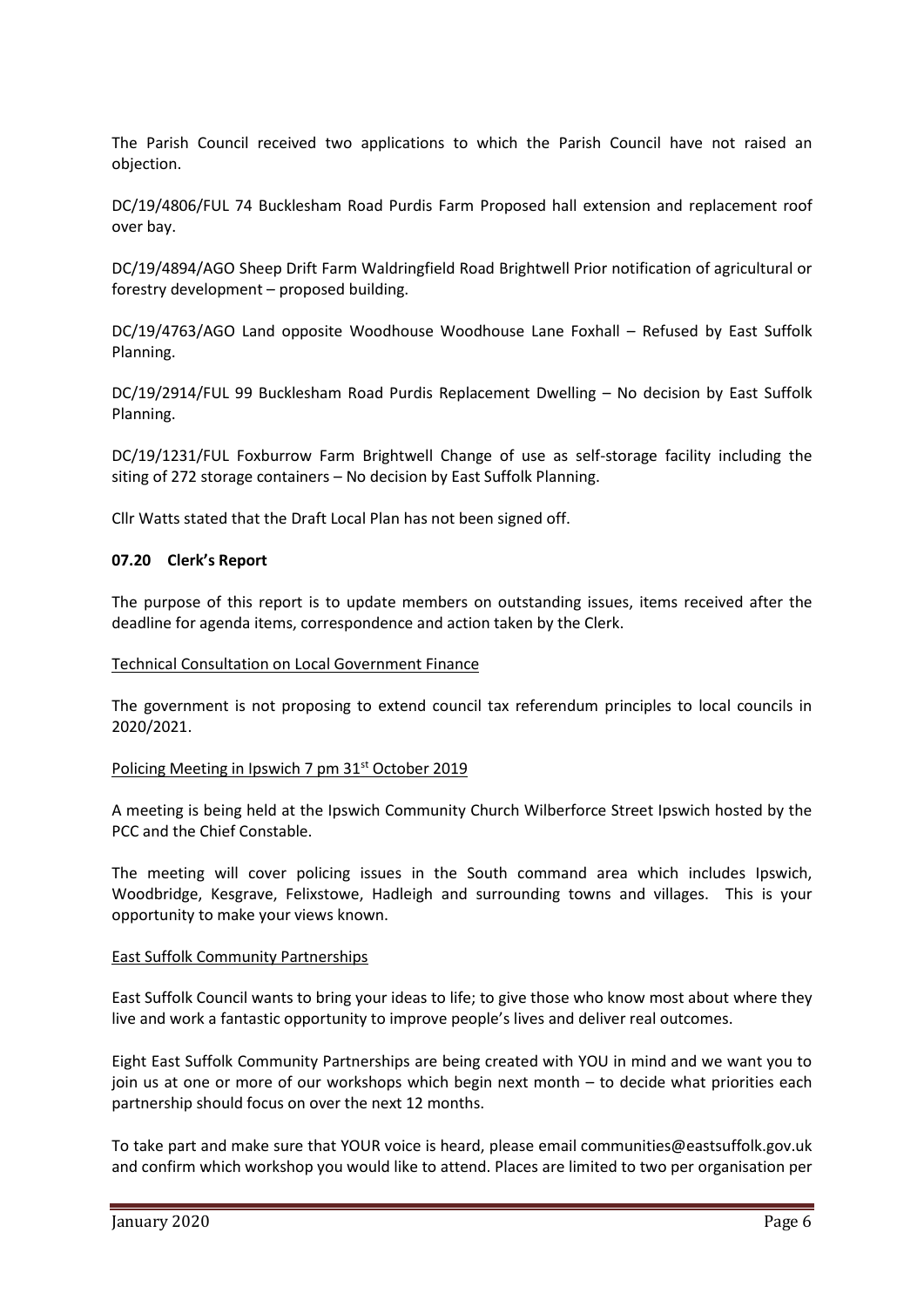workshop, due to space limitations at the venues, but if you think there are other local organisations that we should invite, then please let us know!

All eight workshop dates and locations are included in the attached documents, which also provide an overview of the Community Partnership approach.

## **Why is this happening?**

During the consultation on forming the new East Suffolk Council (ESC), concerns were expressed about the 55 Councillors covering larger geographical areas, more Town and Parish Councils and more people, and becoming disconnected from local people.

With this in mind, eight Community Partnerships (CPs), based on natural groupings of communities (shown on the attached map), will provide a sharper focus on smaller areas and - with a solutionfocussed workshop style, rather than a formal board or committee - seek to make a real difference.

This, however, is not just an East Suffolk Council scheme! Key partners will be Town and Parish Councils, Suffolk County Council, Suffolk Police, Great Yarmouth & Waveney and Ipswich & East Suffolk CCGs, businesses, voluntary organisations, community groups and youth representatives. Your role is crucial.

## **What are the workshops for?**

The CPs will ultimately decide how funding is allocated against local priorities. The very first formal meetings will take place from January 2020 and each CP will have a £10,000 budget in 2019/20 before receiving £25,000 per year for the next three years to be spent on one or more agreed priority. There will also be a Strategic budget of £150,000 in 2019/20 and £300,000 a year for the next three years, overseen by a Community Partnership Board that includes the chairs of all eight CPs, that CPs can bid into.

Before then, however, we want to start the conversation by speaking with you about what the priorities are for your local area – not just through your own invaluable insight and knowledge but also by using data, facts and figures provided by the Suffolk Office of Data Analytics (SODA).

## **Council Tax Support Consultation**

Letter from East Suffolk Council:

As a local stakeholder I would like to invite you to take part in a consultation on a proposed change to East Suffolk Council's Local Council Tax Reduction Scheme. The plans aim to provide greater certainty to people claiming Universal Credit.

Our current scheme means working-age people who access support because of a low income can claim up to 91.5% off their Council Tax, depending on their individual circumstances. However, as people claiming Universal Credit have an income that can rise and fall each month based on their latest earnings from employment, under the existing scheme the amount of Council Tax people are expected to pay can also regularly rise and fall.

To provide people with more certainty over their Council Tax bills, we are proposing that people claiming Universal Credit will not see a change in their Council Tax unless their weekly income changes by more than £15, or £65 in a month.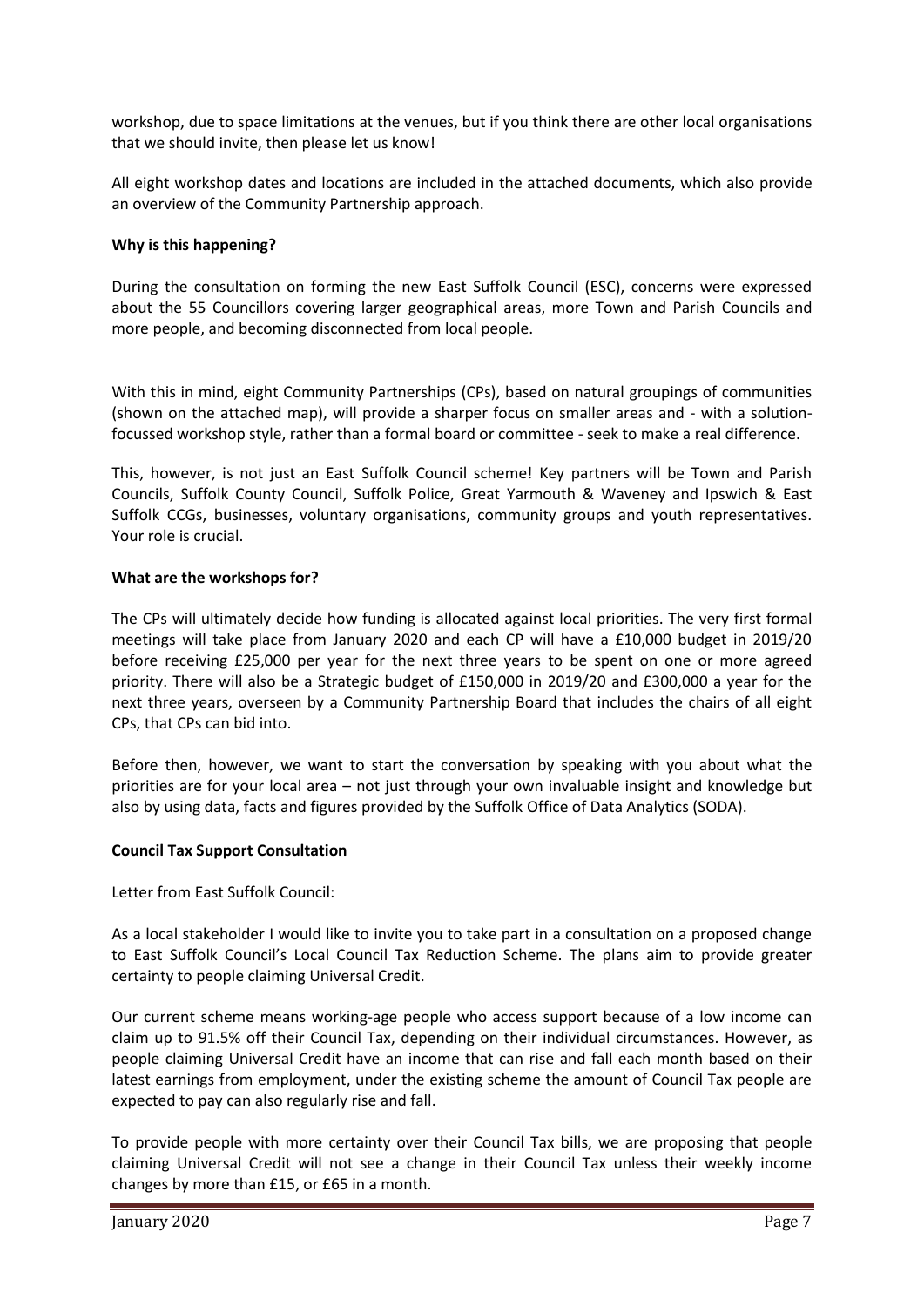The proposed change would not apply to people who have reached state pension age or are not on Universal Credit as other provisions achieve similar outcomes.

The new approach would mean that small changes in income would not trigger a reassessment of Council Tax support, nor a revised Council Tax bill, so Universal Credit claimants know how much their Council Tax will be and can more easily manage their finances.

While the change is expected to help the vast majority of claimants, the proposals also make provision for people who may be disadvantaged by a single change by giving East Suffolk Council the flexibility to not apply the new £15 tolerance rule on a case-by-case basis.

For example, if a Universal Credit claimant has a single change in the year where their income falls by less than £15 a week, their Council Tax support will remain the same despite their reduction in earnings. In such cases, the person's Council Tax support could be reassessed at the end of the year, based on their actual level of income.

Further, for Universal Credit customers, East Suffolk Council intends to change when it assesses entitlement to Council Tax support from DWP notification that a Universal Credit claim has been made to when DWP notifies the actual award. The effect of this is to avoid correcting awards, whilst ensuring they are correct first time, which is seen as beneficial for customers and does not have any financial impact.

If you'd like to comment on these proposals, please take part in our consultation which runs until 3 November 2019. It is accessible at www.surveymonkey.co.uk/r/counciltaxreductionscheme or in paper copy at the Marina Centre in Lowestoft and Woodbridge Library.

Results from the consultation will be taken into account before the final proposal is put forward for consideration by Councillors in early 2020. If agreed, the change would come info affect from April next year.

## **08.20 To discuss the CIL receipts allocated to Foxhall because of the Straight Road development**

The Clerk reported that although she had contacted Suffolk County Council Highways again as no costs had been received for the completion of a full survey for Straight Road. It was agreed that she would contact Suffolk County Council Highways again. **Action: Clerk / Cllr A Day**

# **09.20 To update re the Straight Road Flooding**

The Clerk reported that she had received notification from Suffolk County Council Highways that they would be taking action to try and improve the drainage situation in Straight Road and that an order for works to the ditch would be completed within the next 20 days from the date of the notification which was the 23<sup>rd</sup> December 2019. Clerk to follow up. Action: Clerk

## **10.20 To discuss supporting the purchase of a new organ for Brightwell Church**

Cllr B Newell reported that Brightwell Church were seeking to replace the church organ. The organ has been serviced every year but recently the church has been advised that the organ will need replacing. The cost of a new organ is approximately £2,000 to £2,500. It was agreed to defer this item until the February 2020 meeting. Clerk to investigate whether this could be supported under Section 137.